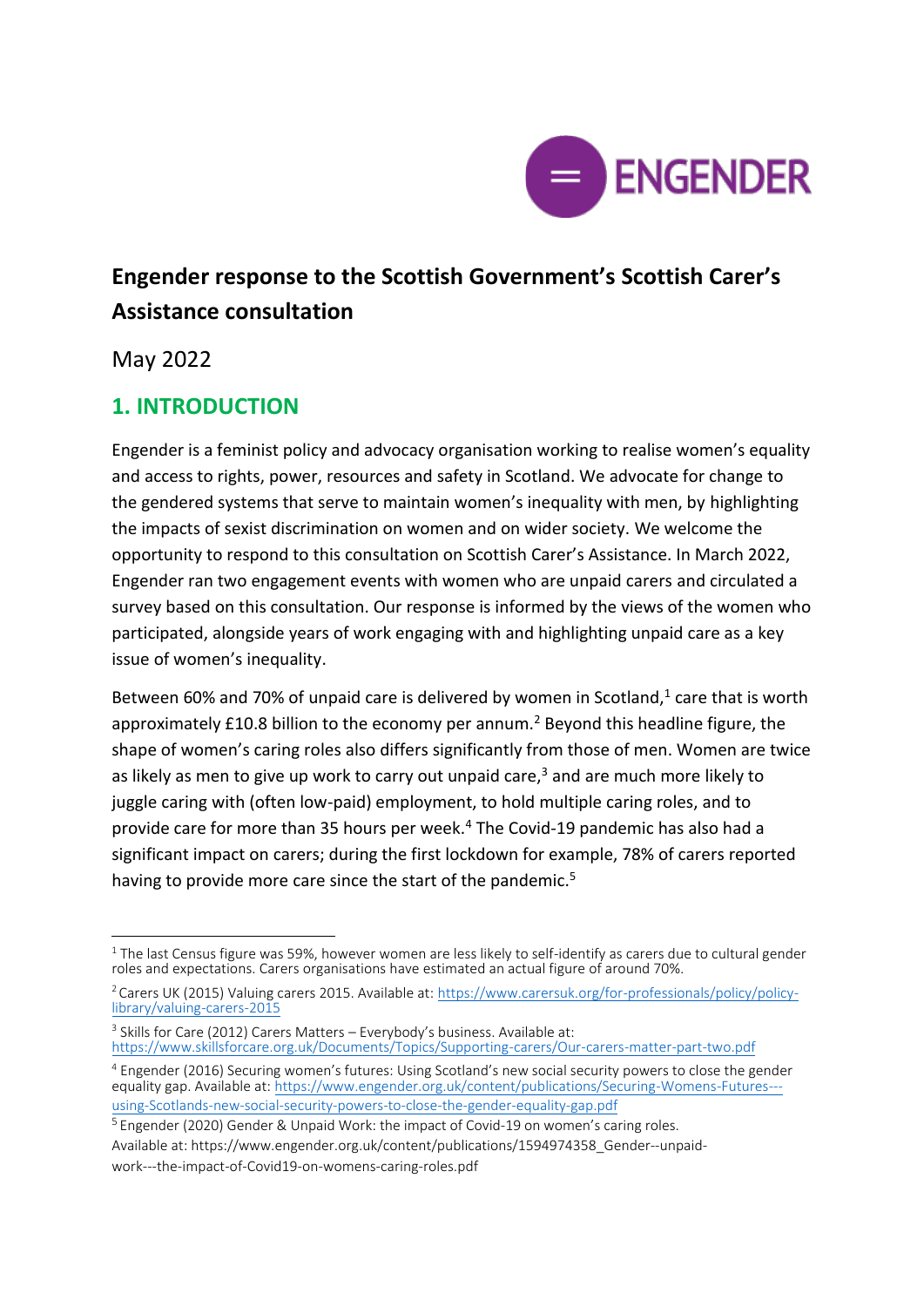Unpaid carers have plugged gaps that have emerged throughout the pandemic, where social care services and support were withdrawn – sometimes overnight – and where assessments were delayed.<sup>6</sup> By early stages of the pandemic, there were an estimated 1.1 million unpaid carers in Scotland, an increase of 34% percent as a result of the crisis.<sup>7</sup> The majority of these 'new' carers have been women. All of this must be well understood and integrated in order to make policy that works for women, and to achieve Scottish Government's commitment to create social security that advances equality and non-discrimination.

The provision of unpaid care, and its interactions with social care, are closely interlinked with systemic and harmful gender roles that constrain women's lives. Women's access to paid work, leisure time and power remains heavily constrained by the provision of care and gendered expectations around its value and delivery. Little is known about impacts of further forms of structural oppression on women's ascribed roles as carers in Scotland, including racism, homophobia and transphobia. However limited data suggests that Black and minority ethnic women may be even more likely to hold informal roles and at a younger age.<sup>8</sup>

Underpinning all of this is the broader cultural undervaluation of care in Scotland, whether formal or informal, and the integral and cyclical link this has with women's inequality. Both paid and unpaid care work are chronically undervalued by our society and by our economy, precisely *because* it is work that has typically been undertaken by women, and is seen as 'women's work'. This drives ongoing occupational segregation and undermines Scottish Government's strategic objectives to address the gender pay gap and other policies aimed at tackling women's inequality.

Our key messages in this consultation response are therefore that:

- **Robust and iterative equality impact assessment** of the proposals are needed, including from an intersectional gender perspective.
- Existing levels of support are **inadequate**, and the new 'additional person' entitlement is proposed at an **unacceptably low level**.
- Proposals to expand eligibility for Scottish Carer's Assistance in the longer-term are welcome, but should be viewed as a **starting point for further expansion in future.**
- **Policy coherence** with work in development on the National Care Service and Minimum Income Guarantee is vital.

<sup>6</sup> Glasgow Disability Alliance (2020) GDA's COVID-resilience engagement and response: Interim report. Available at: [https://www.sdsscotland.org.uk/wp-content/uploads/2020/05/GDAs-Covid-Resilience-Interim-report-](https://www.sdsscotland.org.uk/wp-content/uploads/2020/05/GDAs-Covid-Resilience-Interim-report-27April_alt-text.pdf)[27April\\_alt-text.pdf](https://www.sdsscotland.org.uk/wp-content/uploads/2020/05/GDAs-Covid-Resilience-Interim-report-27April_alt-text.pdf)

<sup>7</sup> National Carer Organisations (2021) A manifesto for unpaid carers and young carers. Available at: <https://carers.org/downloads/scotland-pdfs/nco-carers-manifesto-for-scottish-parliament-election-2021.pdf> <sup>8</sup> MECOPP (2017) Informal caring within Scotland's Black and minority ethnic communities. Available at: [https://www.carersuk.org/images/Carers\\_Parliament\\_Delegate\\_Information/mecopp\\_briefing\\_BME\\_carers.p](https://www.carersuk.org/images/Carers_Parliament_Delegate_Information/mecopp_briefing_BME_carers.pdf) [df](https://www.carersuk.org/images/Carers_Parliament_Delegate_Information/mecopp_briefing_BME_carers.pdf)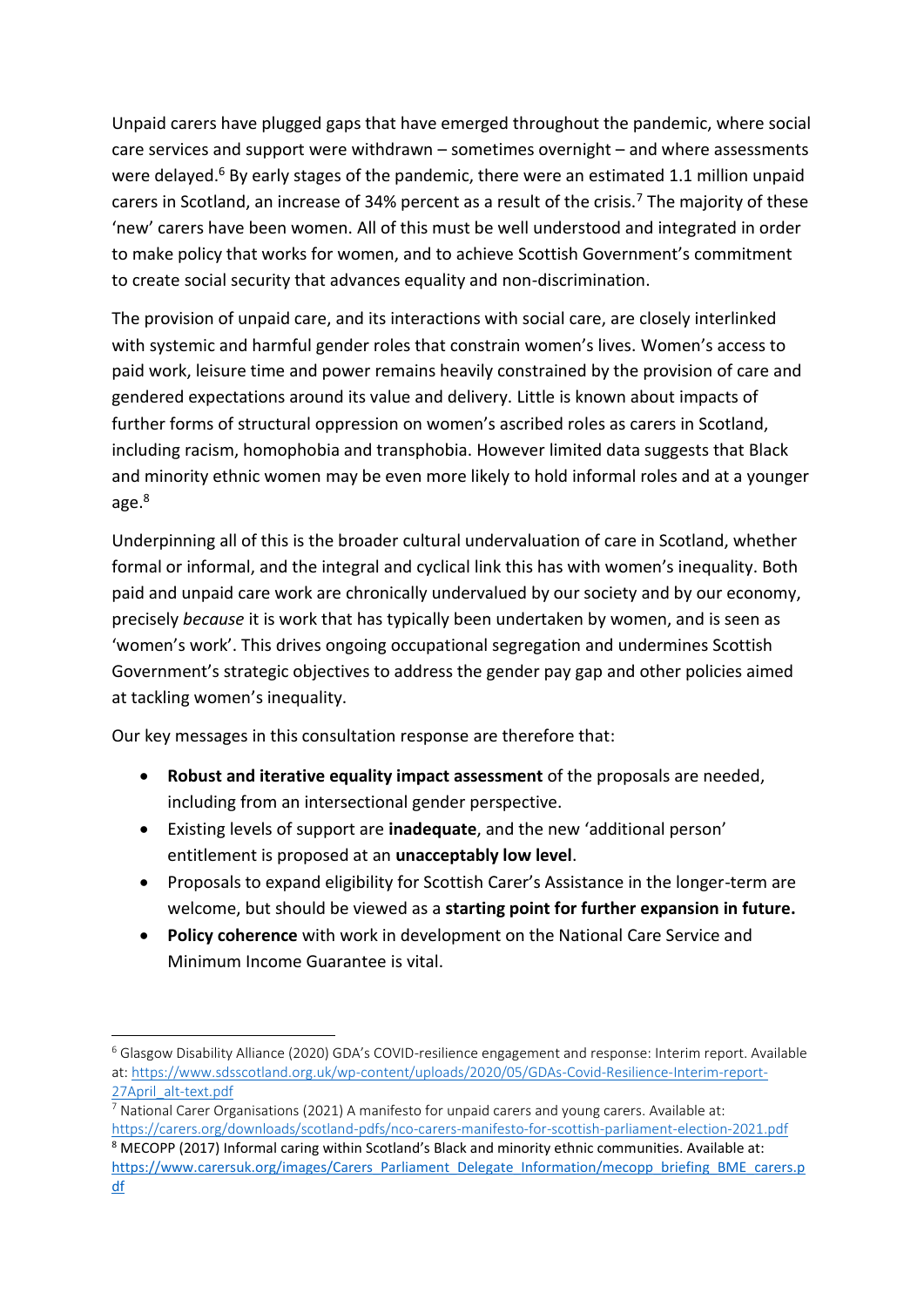Engender does not work directly with carers or service providers. Our analysis sits at the intersection between carers' rights and women's economic and social equality. As such, we do not have views on every question and this consultation response is focused on key elements of the proposals from a women's equality perspective.

# **2. QUESTIONS**

### **SECTION 1: SCOTTISH CARER'S ASSISTANCE FROM LAUNCH**

Question 3: Do you agree or disagree with the proposed residency criteria for Scottish Carer's Assistance? [Agree, Disagree, Unsure.]

Disagree.

### Question 4: Please write the reason why you agree or disagree with the proposed residency criteria for Scottish Carer's Assistance, or any other information you want to share on this question

Scotland is committed to forging a divergent path from the UK in terms of welcoming refugees and asylum-seekers to the country, and creating a more humane immigration system within the extent of its powers. Scottish Government is also committed to advancing intersectional gender and race equality.

We believe that Carer's Allowance should be extended to people subject to immigration controls, many of whom are experiencing perilous economic insecurity. Women with insecure immigration status and no recourse to public funds (NRPF) face heavily gendered risks related to the aggravated financial precarity associated with caring, including as lone parents and in terms of domestic abuse and other forms of gender-based violence. 85% of people applying to have the NRPF condition removed are women. <sup>9</sup> Many people currently subject to immigration controls face significant barriers to securing an income, including institutional racism and practical and linguistic issues, in addition to the pressures of finding an income which is compatible with their unpaid caring roles. **Scotland should do everything in its power to increase security for these groups.**

### Question 5: Please give us your views on the 'past presence test' which should be used for Scottish Carer's Assistance

As above, **we advocate for the broadest form of access possible**. Women and others providing unpaid care are providing direct and preventative savings to health and social care services that are worth billions of pounds to Scotland's economy. This does not change depending on where unpaid carers have been resident in preceding years – they are

<sup>9</sup> Unity project (2019) Access denied: The cost of No Recourse to Public Funds policy. Available at: [https://static1.squarespace.com/static/590060b0893fc01f949b1c8a/t/5d0bb6100099f70001faad9c/15610487](https://static1.squarespace.com/static/590060b0893fc01f949b1c8a/t/5d0bb6100099f70001faad9c/1561048725178/Access+Denied+-+the+cost+of+the+No+Recourse+to+Public+Funds+policy.+The+Unity+Project.+June+2019.pdf) [25178/Access+Denied+-](https://static1.squarespace.com/static/590060b0893fc01f949b1c8a/t/5d0bb6100099f70001faad9c/1561048725178/Access+Denied+-+the+cost+of+the+No+Recourse+to+Public+Funds+policy.+The+Unity+Project.+June+2019.pdf)

[<sup>+</sup>the+cost+of+the+No+Recourse+to+Public+Funds+policy.+The+Unity+Project.+June+2019.pdf](https://static1.squarespace.com/static/590060b0893fc01f949b1c8a/t/5d0bb6100099f70001faad9c/1561048725178/Access+Denied+-+the+cost+of+the+No+Recourse+to+Public+Funds+policy.+The+Unity+Project.+June+2019.pdf)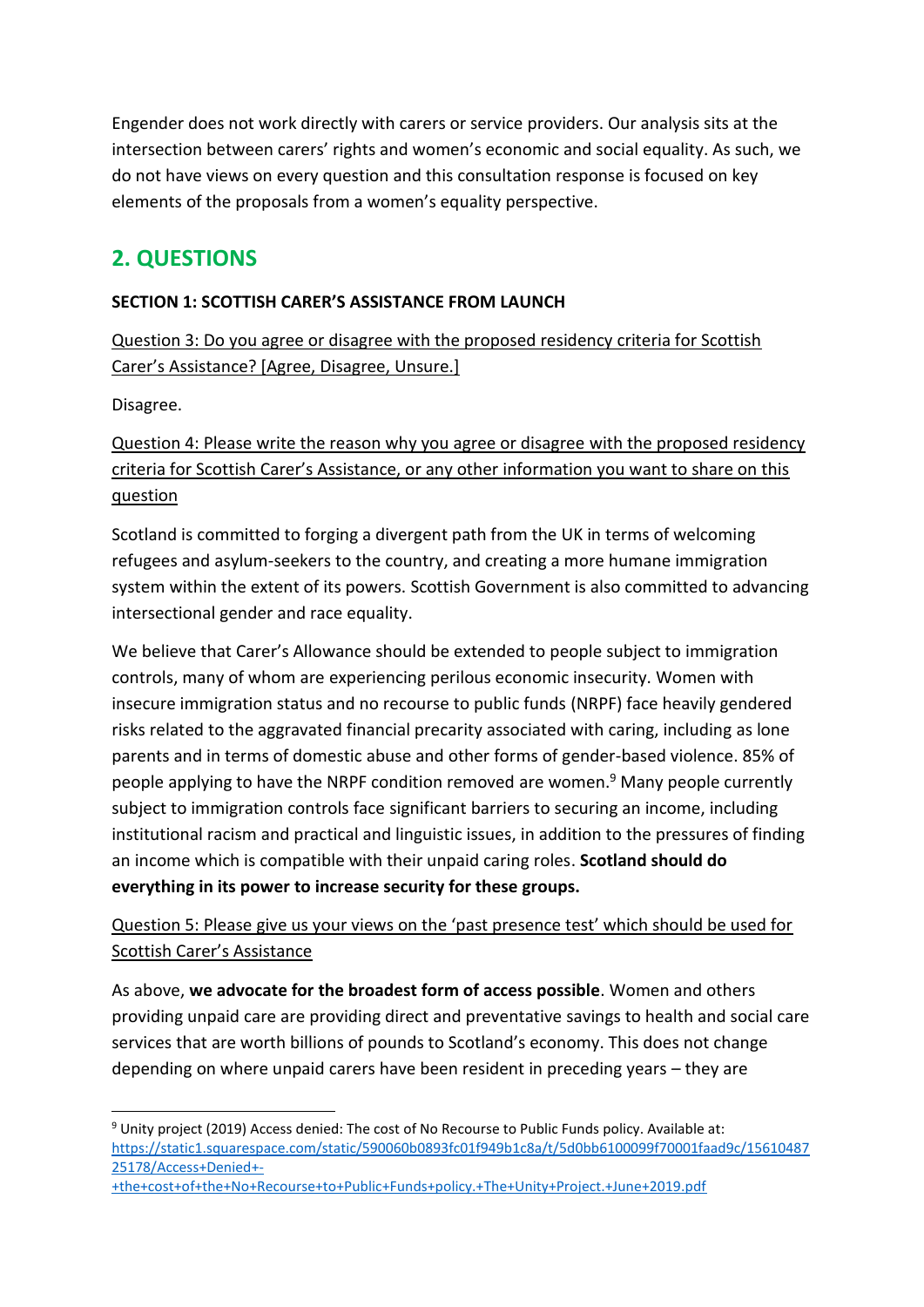providing that care in the present for members of Scotland's communities, and in doing so many are experiencing negative impacts on employment and educational opportunities, and on their own health and wellbeing. In turn, this has an impact on Scottish Government's ambitions to advance women's equality. **We believe support should be extended to all carers that meet criteria and are resident in Scotland at the time of application.**

Question 6: Do you agree or disagree with the proposed re-determination timescales for Scottish Carer's Assistance? [Agree, Disagree, Unsure.]

Disagree.

Question 7: Please write the reason why you agree or disagree with the proposed redetermination timescales for Scottish Carer's Assistance, or any other information you want to share on this question.

We agree that the timescale should be extended for carers to request a redetermination. Life for unpaid carers is often incredibly hectic, unpredictable, and emotionally draining, and time pressures around the personal administration of social security entitlements can add to the strains experienced by many. Sandwich carers, who care for both children and for disabled or older people, are amongst those who can hold responsibility for a large amount of household administration and management. The gender split of sandwich caring is particularly skewed, with middle-aged women undertaking a significant majority of this unpaid work.

However, we question why a time limit for challenging a claim is necessary. 10 additional days is not a great deal of time in the world of intensive caring, and would mean that Social Security Scotland would have longer to make a decision than for unpaid carers would have to challenge it. **We recommend that the time limit is removed or extended.**

### **SECTION 2: EXTRA MONEY FOR CARERS IN SCOTLAND**

Question 16: Do you agree or disagree that Carer's Allowance Supplement should be paid alongside carers' regular payments of Scottish Carer's Assistance in future? [Agree, Disagree, Unsure.]

Unsure.

Question 17: Please write the reason why you agree or disagree that Carer's Allowance Supplement should be paid alongside carers' regular payments of Scottish Carer's Assistance in future, or any other information you want to share on this question.

Question 18: Please give us any other views you want to share on the proposals for Carer's Allowance Supplement.

As the consultation document indicates, some carers experience benefits from receiving the current lump sum payment and others find the prospect of a regular increment more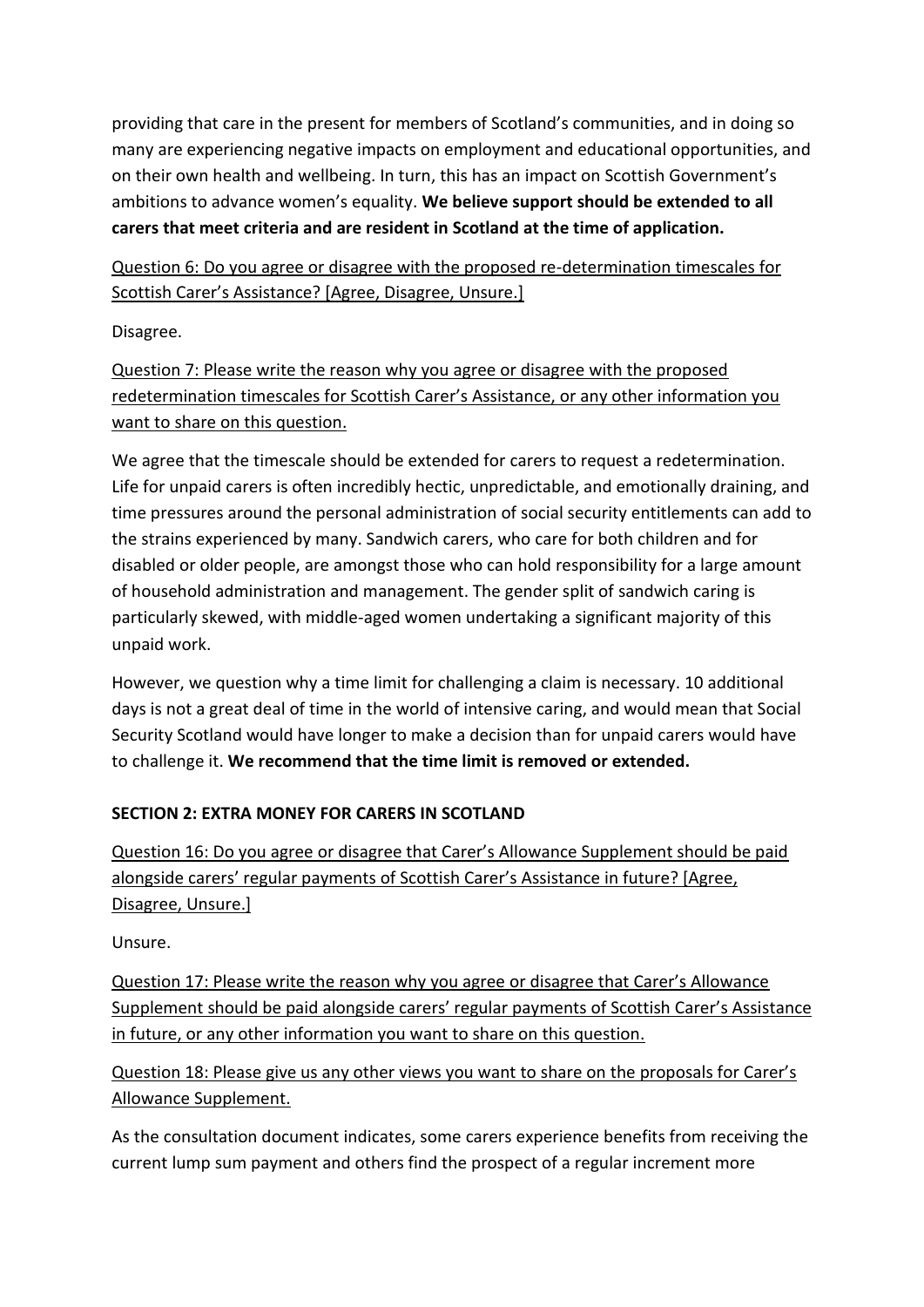manageable. Participants at our workshops on this consultation clearly expressed favour for keeping the current arrangement with two lump-sums paid on a 6-monthly basis rather than incorporating it into their weekly payments. They felt it was useful in the current format as it made it easier to allocate towards larger needed purchases.

"If you got it weekly you wouldn't really notice it"

**Quote from Engender engagement with women who provide unpaid care**

This clearly differs for individuals based on circumstances and budgeting preferences. As the six-monthly system is already in place and the proposal is for a new system of delivery to be developed, **we wonder whether carers might be given the option that best suits their needs**. This would be in line with the commitment to design social security 'with the people of Scotland'<sup>10</sup> and to work with carers to design systems that work for them.

Question 19: Do you agree or disagree with the proposed eligibility criteria for Carer's Additional Person Payment? [Agree, Disagree, Unsure.]

Disagree. **We strongly oppose the stringency of the proposed eligibility criteria.**

Question 20: Please write the reason why you agree or disagree with the proposed eligibility criteria for Carer's Additional Person Payment, or any other information you want to share on this question.

Engender has advocated for many years for narrow eligibility criteria for support for carers to be widened. Unpaid carers with multiple caring roles, the majority of whom are women, are amongst those whose labour is the most critically undervalued and under-recognised. The example given below, quoted in our report on the devolution of social security to the Scottish Parliament,<sup>11</sup> reflects realities that are faced by women across Scotland. These include the informal and entirely unrecognised support from older women, often grandmothers, in providing unpaid care; the 'sandwich' caring that middle-aged women routinely provide in tandem for older relatives and children, which again is not recognised by the social security system; and the obligation to give up paid work in order to care, which is a highly gendered dimension of the type and shape of unpaid care provision and which has profound implications for women's financial security and wellbeing in the immediate term and into older age.

<sup>&</sup>lt;sup>10</sup> Social Security Scotland (2019) Our charter. Available at: [https://www.socialsecurity.gov.scot/asset](https://www.socialsecurity.gov.scot/asset-storage/production/downloads/Our-Charter_1.pdf)[storage/production/downloads/Our-Charter\\_1.pdf](https://www.socialsecurity.gov.scot/asset-storage/production/downloads/Our-Charter_1.pdf)

<sup>&</sup>lt;sup>11</sup> Engender (2016) Securing women's futures: Using Scotland's new social security powers to close the gender equality gap. Available at: [https://www.engender.org.uk/content/publications/Securing-Womens-Futures--](https://www.engender.org.uk/content/publications/Securing-Womens-Futures---using-Scotlands-new-social-security-powers-to-close-the-gender-equality-gap.pdf) [using-Scotlands-new-social-security-powers-to-close-the-gender-equality-gap.pdf](https://www.engender.org.uk/content/publications/Securing-Womens-Futures---using-Scotlands-new-social-security-powers-to-close-the-gender-equality-gap.pdf)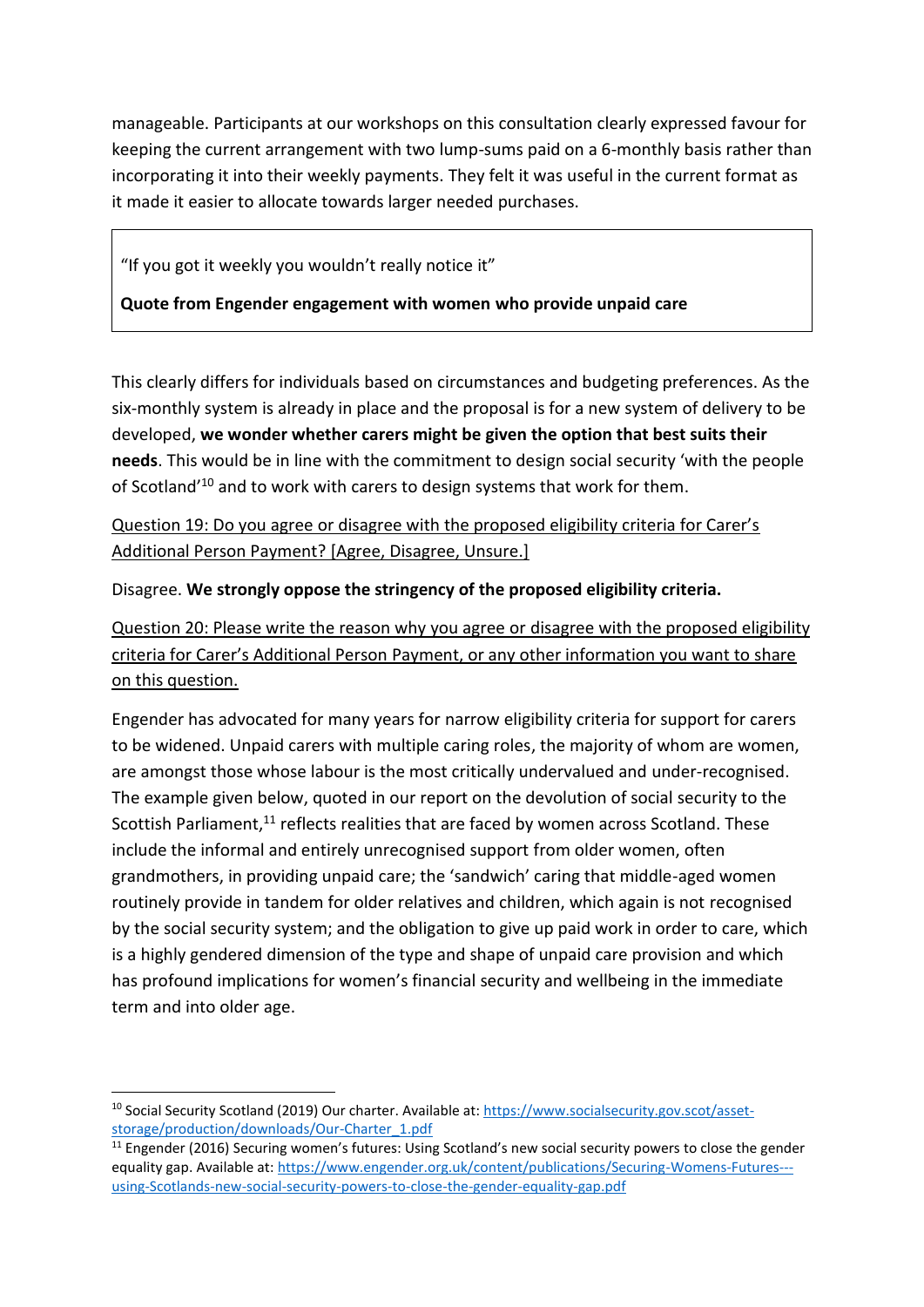Jennifer was in full time employment before she had Tommy, who is profoundly deaf and was diagnosed with autism when he was a toddler. With the help of her mother Jennifer was able to return to work part-time so she could give Tommy the care and attention that he needed.

But that all changed when her mother had a stroke, which meant that the only person in her life that was able to help Jennifer care for her son was now disabled herself. So, Jennifer's caring duties had doubled. Her mother relied on Jennifer to do her shopping, cleaning, attending medical appointments and all her personal care. Jennifer had no choice but to leave employment to become a full-time carer for two people, receiving Carers Allowance of £62.10. She has experienced depression since leaving employment, linked to loss of income and the lack of control from being forced to give up work. Crucially, although Jennifer is looking after more than one person, she can only claim one payment of Carers Allowance.

### **Case study provided by the National Carer Organisations**

We therefore welcome the proposal to create an additional person payment. However, **we are appalled at the inadequacy of the level that is proposed** and at the number of additional hours caring hours needed to meet criteria. We do not believe that expecting carers to provide a minimum of 55 hours of unpaid care per week before they are eligible to access an additional person payment is in line with Social Security Scotland's charter, in particular the commitments to embed dignity and respect throughout the system and to advance equality and non-discrimination. **The proposed £10 per week for an additional 20 hours of care works out at a maximum rate of 50p per hour, or around a quarter of the current rate for Carer's Allowance** (£67.70 per week or a maximum of £1.93 for 2021/22).

**We consider this to be a demeaning and damagingly low offer**. Undervaluing care work serves to marginalise the lives of disabled and older people, and exploits those that provide it. It also denies the reality of the care economy. Carers are undertaking skilled work that saves devolved services huge sums of money, and caring for more than one person requires specific high levels of skill.

"Shocking. Absolutely shocking. What does £10 a week buy you? Not a lot. And for caring for two people. Insulting, actually."

"It feels as if the government think it's ok for an unpaid carer to care for 55hrs per week as a minimum just to get that extra £10."

"Not enough. An insult for the bulk of carers eligible who still provide significant care with no financial recompense."

**Quotes from Engender engagement with women who provide unpaid care**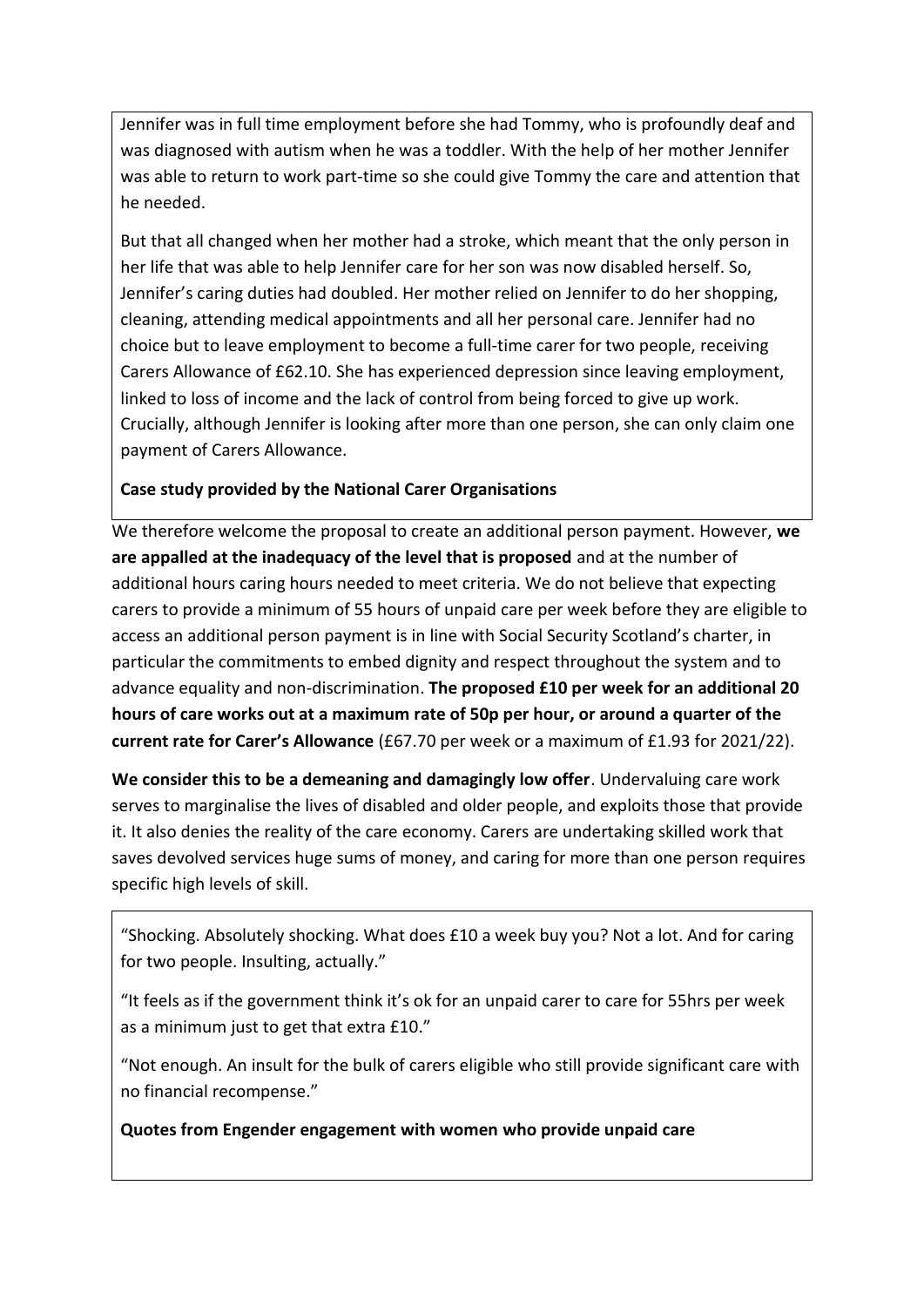Scotland must start tackling the chronic cultural undervaluation of care and treating unpaid care as the (often rewarding) work that it is. It is widely recognised that the social care system is in crisis, in part because its overwhelmingly female workforce is undervalued and underpaid, <sup>12</sup> and proposals for a new National Care Service recognise that this must be addressed. Policy coherence and determination to move past rhetoric on the care economy across Scottish Government are essential at this juncture and time of crisis.<sup>13</sup> This would be undermined by the creation of a new payment that can only be understood as an extra £10 per week pocket money for 20 hours of additional care. Participants in our workshops regarding this consultation expressed anger at the fact that people caring for a second person for less than 20 hours would miss out on the support.

Once more, this is a gendered issue. Women undertake the majority of unpaid care across all age groups, but this is particularly acute with regards to intensive care. Women are significantly more likely to provide care for older relatives and children at the same time, and to spend more than 35 hours a week caring.<sup>14</sup> Women are four times as likely as men to give up paid work due to multiple caring responsibilities.<sup>15</sup> This has major impacts on women's access to work, career progression, training and learning, as well as on physical and mental health. Though data is lacking in Scotland, it is likely that this is also an issue of race equality and an intersectional issue. In England, research from Carers UK shows that BME carers provide proportionally more care than white carers and are significantly more likely to provide round the clock care.<sup>16</sup> Women's financial security has also been disproportionately impacted by the Covid-19 pandemic, particularly for Black and minority ethnic women, disabled women and young women, $^{17}$  including as a result of stepping in to provide care when state services were withdrawn. The current cost of living crisis will have negative impacts on gender equality, on carers, and on those they care for, not least due to soaring energy costs given the particular needs of some older and disabled people.

 $12$  IRASC (2021) Independent review of adult social care in Scotland. Available at:

[https://www.gov.scot/binaries/content/documents/govscot/publications/independent-](https://www.gov.scot/binaries/content/documents/govscot/publications/independent-report/2021/02/independent-review-adult-social-care-scotland/documents/independent-review-adult-care-scotland/independent-review-adult-care-scotland/govscot%3Adocument/independent-review-adult-care-scotland.pdf)

[report/2021/02/independent-review-adult-social-care-scotland/documents/independent-review-adult-care](https://www.gov.scot/binaries/content/documents/govscot/publications/independent-report/2021/02/independent-review-adult-social-care-scotland/documents/independent-review-adult-care-scotland/independent-review-adult-care-scotland/govscot%3Adocument/independent-review-adult-care-scotland.pdf)[scotland/independent-review-adult-care-scotland/govscot%3Adocument/independent-review-adult-care](https://www.gov.scot/binaries/content/documents/govscot/publications/independent-report/2021/02/independent-review-adult-social-care-scotland/documents/independent-review-adult-care-scotland/independent-review-adult-care-scotland/govscot%3Adocument/independent-review-adult-care-scotland.pdf)[scotland.pdf](https://www.gov.scot/binaries/content/documents/govscot/publications/independent-report/2021/02/independent-review-adult-social-care-scotland/documents/independent-review-adult-care-scotland/independent-review-adult-care-scotland/govscot%3Adocument/independent-review-adult-care-scotland.pdf)

<sup>&</sup>lt;sup>13</sup> Engender (2020) Response to Scottish Government's consultation on a National Care Service for Scotland. Available at[: https://www.engender.org.uk/content/publications/ENGENDER-RESPONSE-TO-SCOTTISH-](https://www.engender.org.uk/content/publications/ENGENDER-RESPONSE-TO-SCOTTISH-GOVERNMENTS-CONSULTATION-ON-A-NATIONAL-CARE-SERVICE-FOR-SCOTLAND.pdf)[GOVERNMENTS-CONSULTATION-ON-A-NATIONAL-CARE-SERVICE-FOR-SCOTLAND.pdf](https://www.engender.org.uk/content/publications/ENGENDER-RESPONSE-TO-SCOTTISH-GOVERNMENTS-CONSULTATION-ON-A-NATIONAL-CARE-SERVICE-FOR-SCOTLAND.pdf)

<sup>&</sup>lt;sup>14</sup> Carers UK (2014) Caring and family finances inquiry. Available at: [https://www.carersuk.org/for](https://www.carersuk.org/for-professionals/policy/policy-library/caring-family-finances-inquiry)[professionals/policy/policy-library/caring-family-finances-inquiry](https://www.carersuk.org/for-professionals/policy/policy-library/caring-family-finances-inquiry)

<sup>15</sup> Carers UK (2012) Sandwich caring: Combining childcare for older or disabled relatives. Available at: [https://www.bl.uk/collection-items/sandwich-caring-combining-childcare-with-caring-for-older-or-disabled](https://www.bl.uk/collection-items/sandwich-caring-combining-childcare-with-caring-for-older-or-disabled-relatives)[relatives](https://www.bl.uk/collection-items/sandwich-caring-combining-childcare-with-caring-for-older-or-disabled-relatives)

<sup>&</sup>lt;sup>16</sup> Carers UK (2011) Half a million voices: improving support for BAME carers

<sup>&</sup>lt;sup>17</sup> Close the Gap (2021) Joint briefing on the impact of Covid-19 on young women's employment, financial security and mental health. Available at: [https://www.closethegap.org.uk/content/resources/Joint-briefing](https://www.closethegap.org.uk/content/resources/Joint-briefing-on-the-impact-of-Covid-19-on-young-womens-employment-financial-security-and-mental-health---October-2021.pdf)[on-the-impact-of-Covid-19-on-young-womens-employment-financial-security-and-mental-health---October-](https://www.closethegap.org.uk/content/resources/Joint-briefing-on-the-impact-of-Covid-19-on-young-womens-employment-financial-security-and-mental-health---October-2021.pdf)[2021.pdf](https://www.closethegap.org.uk/content/resources/Joint-briefing-on-the-impact-of-Covid-19-on-young-womens-employment-financial-security-and-mental-health---October-2021.pdf)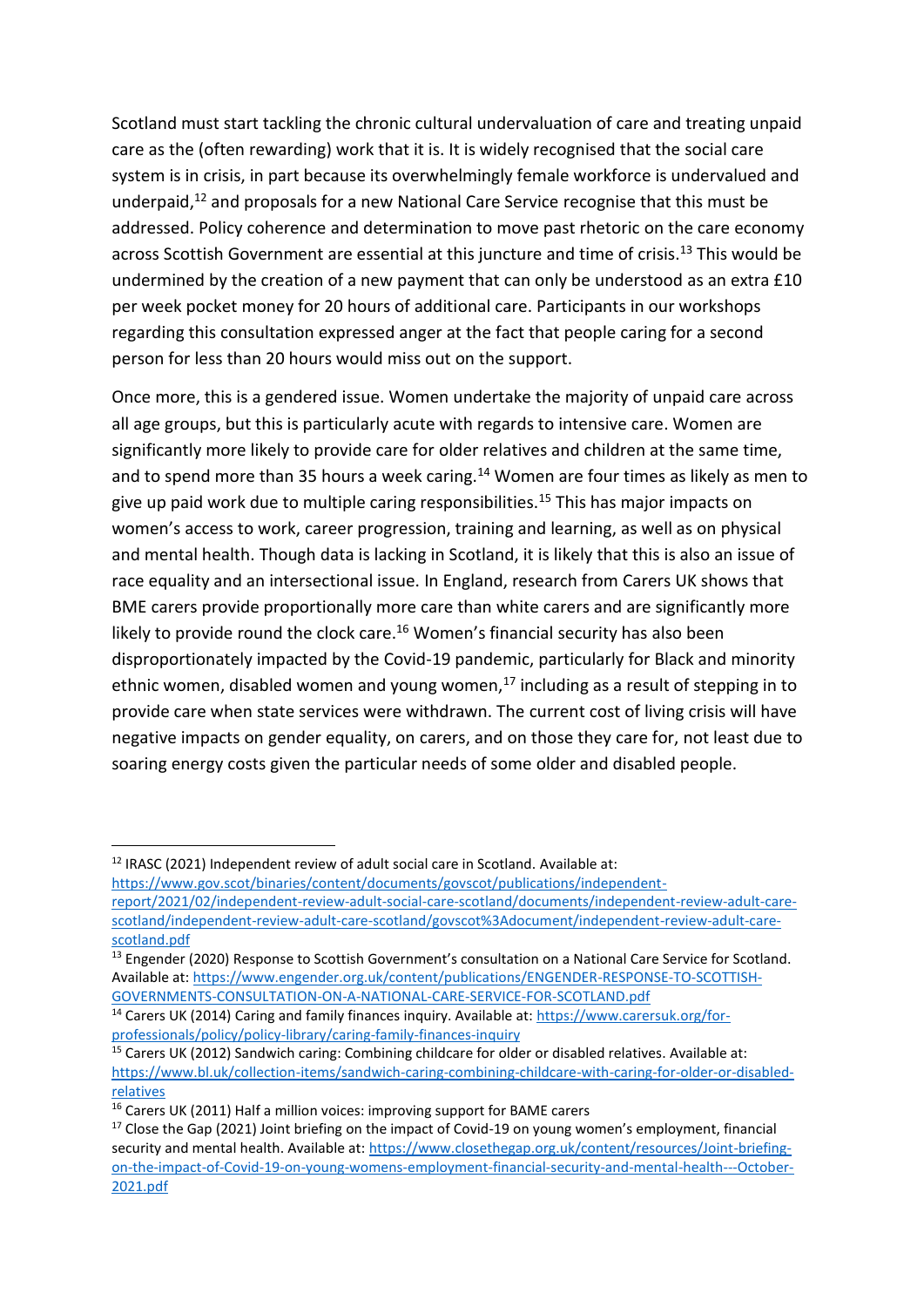**For many years, Engender has advocated that financial support for carers should be in line with at least the real living wage, in recognition of the work that carers do and of the enormous monetary and broader value of the care economy.**

"I don't think this £67 per week reconciles with what the government is prepared to pay paid carers, and the free personal care, which we are providing."

"We're getting in a day what someone else is getting in an hour"

**Quotes from Engender engagement with women who provide unpaid care**

We are calling for the Carer's Additional Person Payment to be set proportionally in line with Carer's Assistance, in the first instance. Based on the 2021/22 rates used in the consultation, this would be a minimum of £38.20 per week. In the context of the emerging cost of living crisis and ongoing impacts of the pandemic, this would be a more realistic starting figure than £10 per week. Over time, the adequacy of all Scottish carers payments should be reviewed with a view to increasing carers' incomes substantially over the longerterm.

Question 21: Do you agree or disagree with the proposed payment frequency for Carer's Additional Person Payment? [Agree, Disagree, Unsure.]

Unsure.

Question 22: Please write the reason why you agree or disagree with the proposed payment frequency for Carer's Additional Person Payment, or any other information you want to share on this question.

We agree that the proposal to pay Carer's Additional Person Payment at the same time as Carer's Assistance, whether every four or six weeks, appears logical. We note, however, that the majority of carers in receipt of Carer's Allowance Supplement are in favour of the lump sum award every six months and wonder whether further engagement with carers would be advisable, to seek views on the preferred approach and uncover any unintended consequences.

Women have unequal access to resources as compared with men in terms of earnings, pensions, and disproportionate reliance on social security set at levels that fuels poverty. Widespread domestic abuse undermines women's financial security, with research showing that 89% of women experience financial abuse as part of their experience of domestic abuse.<sup>18</sup> Budgeting and household management is also a highly gendered issue, with women

<sup>&</sup>lt;sup>18</sup> Refuge (2008) 'What's yours is mine': The different forms of economic abuse and its impact on women and children experiencing domestic violence. Available at: https://www.refuge.org.uk/files/Whats-yours-is-mine-Full-Report.pdf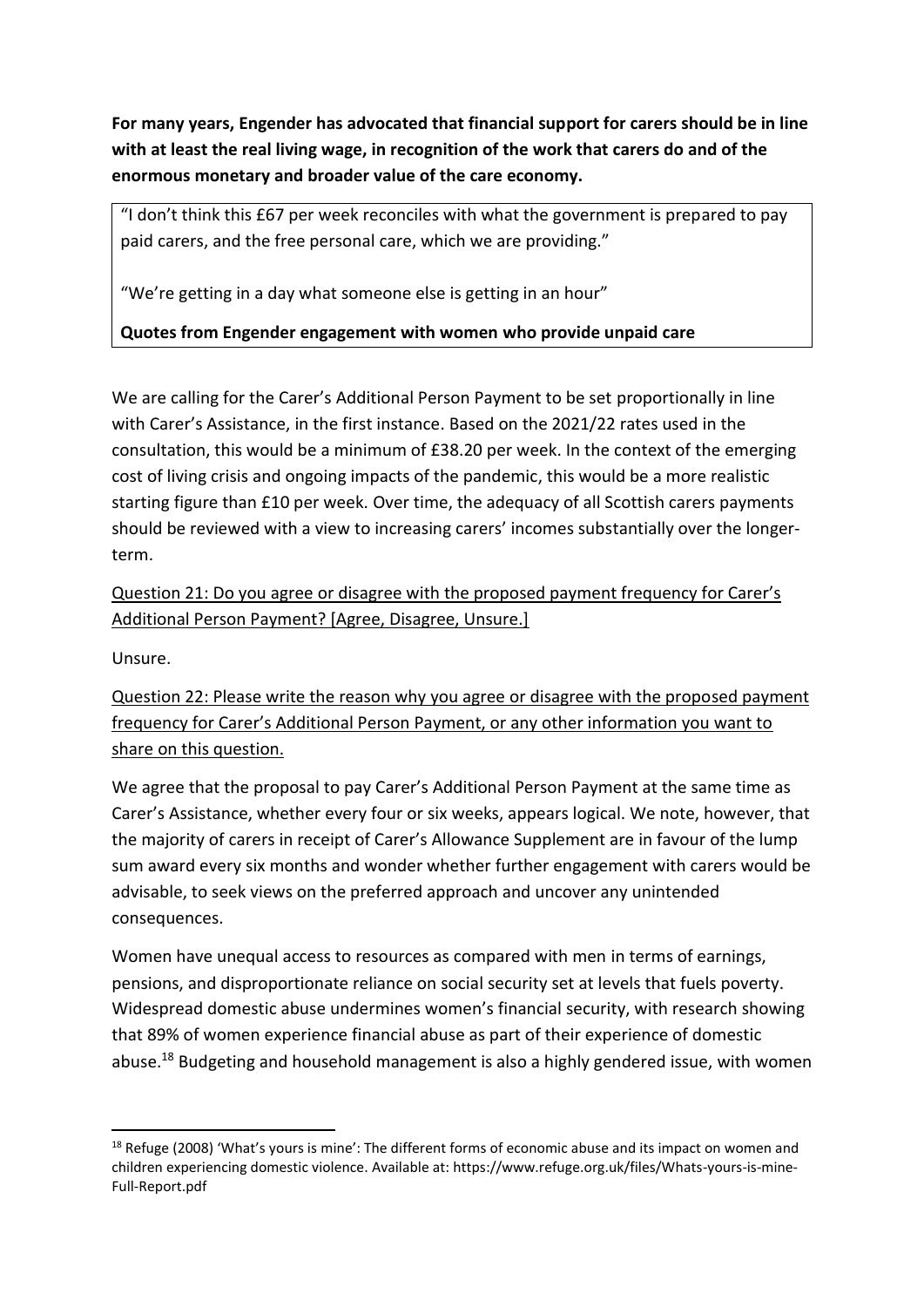taking on the majority of this labour. The timing and size of social security payments therefore have gendered impacts.

However, we are cautious of recommending engagement with carers, many of whom are extremely time-poor, unless best standard practices for participation are closely adhered to.<sup>19</sup> These include equalities competence, including gender and cultural competence, a clearly defined process that includes updating participants on decision-making together with rational, and adequate recompense.

"As an unpaid carer you spend your life doing admin"

**Quote from Engender engagement with women who provide unpaid care**

### **SECTION 3: CHANGES TO SCOTTISH CARER'S ASSISTANCE**

We are pleased to see the impact on equality prominently listed amongst the criteria for ranking potential changes to eligibility. We also note the inclusion of cost in this list and, while we recognise budgetary challenges, we strongly argue that **a cost-benefit analysis that weighs women's lives and gender equality within a narrow financial framework is inappropriate.** If Scotland is to develop a model of support for carers that will advance equality and non-discrimination, as it is legally obliged to, then the Scottish Government will have to pay for it. Likewise, if Scottish Government is going to move beyond commitments on paper to improve gender equality and fulfil its ambitions to mainstream equality and human rights throughout its operations, significant financial investment will be needed.

#### **1. Access to education and training**

Question 26: Do you agree or disagree with the proposed future change to allow carers in fulltime education to get Scottish Carer's Assistance? [Agree, Disagree, Unsure.]

Agree.

Question 27: Please write the reason why you agree or disagree with the proposed future change to allow carers in full-time education to get Scottish Carer's Assistance, or any other information you want to share on this question.

Gendered expectations around unpaid care act as barriers to education and training for women and girls. This ultimately works to undermine women's earning potential and is a driver of the gender pay and pension gaps. Recent analysis from Age UK indicates that pension poverty amongst women has risen by six percentage points over the last ten years, with 20% of women of pensionable age now "living below the breadline". This shocking

 $19$  E.g. Scottish Community Development Centre (n.d.) National standards for community engagement [https://static1.squarespace.com/static/5943c23a440243c1fa28585f/t/5c000b516d2a737f69d510e7/1543506](https://static1.squarespace.com/static/5943c23a440243c1fa28585f/t/5c000b516d2a737f69d510e7/1543506813945/NSfCE+online_October.pdf) [813945/NSfCE+online\\_October.pdf](https://static1.squarespace.com/static/5943c23a440243c1fa28585f/t/5c000b516d2a737f69d510e7/1543506813945/NSfCE+online_October.pdf)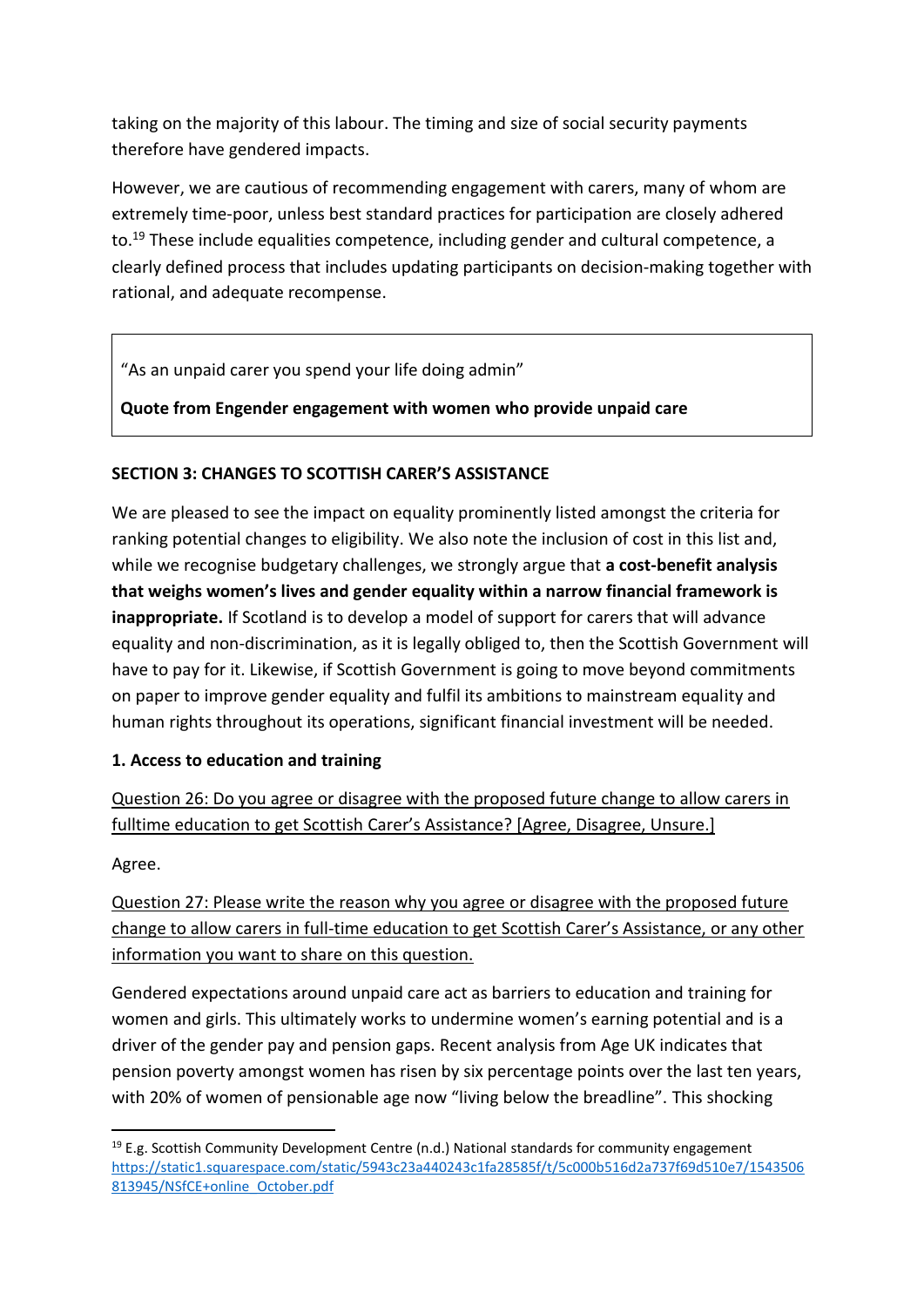figure is even more acute for Black and minoritised women, one in three of whom experience pension poverty. It is likely that BME women undertake unpaid care at greater rates than white women, though data is lacking at the Scottish level. One small-scale study found that 76% of BME carers were women, and that the peak age for caring in BME communities was earlier than for the white population, due in part to demographics. It also highlights the underreporting of informal care, with many BME women not identifying as carers.<sup>20</sup> **Research on BME women's experiences of unpaid care, across different communities, is sorely needed in Scotland.**

Engender has advocated for restrictions regarding education to be abolished for many years. The reality that carers are penalised for providing necessary care, with profound implications for their wellbeing and economic security throughout their lives, is nonsensical and archaic. **We welcome this proposal to take this much-needed step forward.** 

### **2. Recognising different caring situations**

Question 28: Do you agree or disagree with the proposed future change to allow carers to add together hours spent caring for two people to reach the 35 hour caring requirement? [Agree, Disagree, Unsure.]

Agree.

Question 29: Please write the reason why you agree or disagree with the proposed future change to allow carers to add together hours spent caring for two people to reach the 35 hour caring requirement, or any other information you want to share on this question.

As above, **we believe that the current rules on multiple caring are nonsensical**. We welcome Scottish Government's intentions to iron out this in inherited inequality,<sup>21</sup> whilst taking stock of points raised by carers and carers organisations regarding the complications of applying for support. The consultation document states that limited information on people caring for multiple people means that the impact of this policy change on equality and poverty is unknown. However, the gender split of caring is particularly acute across carers between 25 and 49 years old, and women are much more likely to take on care for the care for older relatives as well as children. According to official figures two thirds of carers aged 25-49 are women, but the scale of women's caring within this cohort is unknown.

Cultural expectations that female relatives will automatically take on care for older people as and when needed persist, including in explicit ways from health practitioners in Scotland.<sup>22</sup> This was a strong theme to emerge from our recent workshops with women who

<sup>&</sup>lt;sup>20</sup> MECOPP (2017) Informal caring in Scotland's Black and minority ethnic communities

<sup>&</sup>lt;sup>21</sup> Current eligibility for Carer's Allowance was developed by the UK Government. Social security was devolved to the Scottish Parliament in 2016.

 $22$  Engender engagement events with unpaid carers; Engender (2012) Preparing to care: woman to woman. Available at[: https://www.engender.org.uk/content/publications/Preparing-to-Care-A51.pdf](https://www.engender.org.uk/content/publications/Preparing-to-Care-A51.pdf)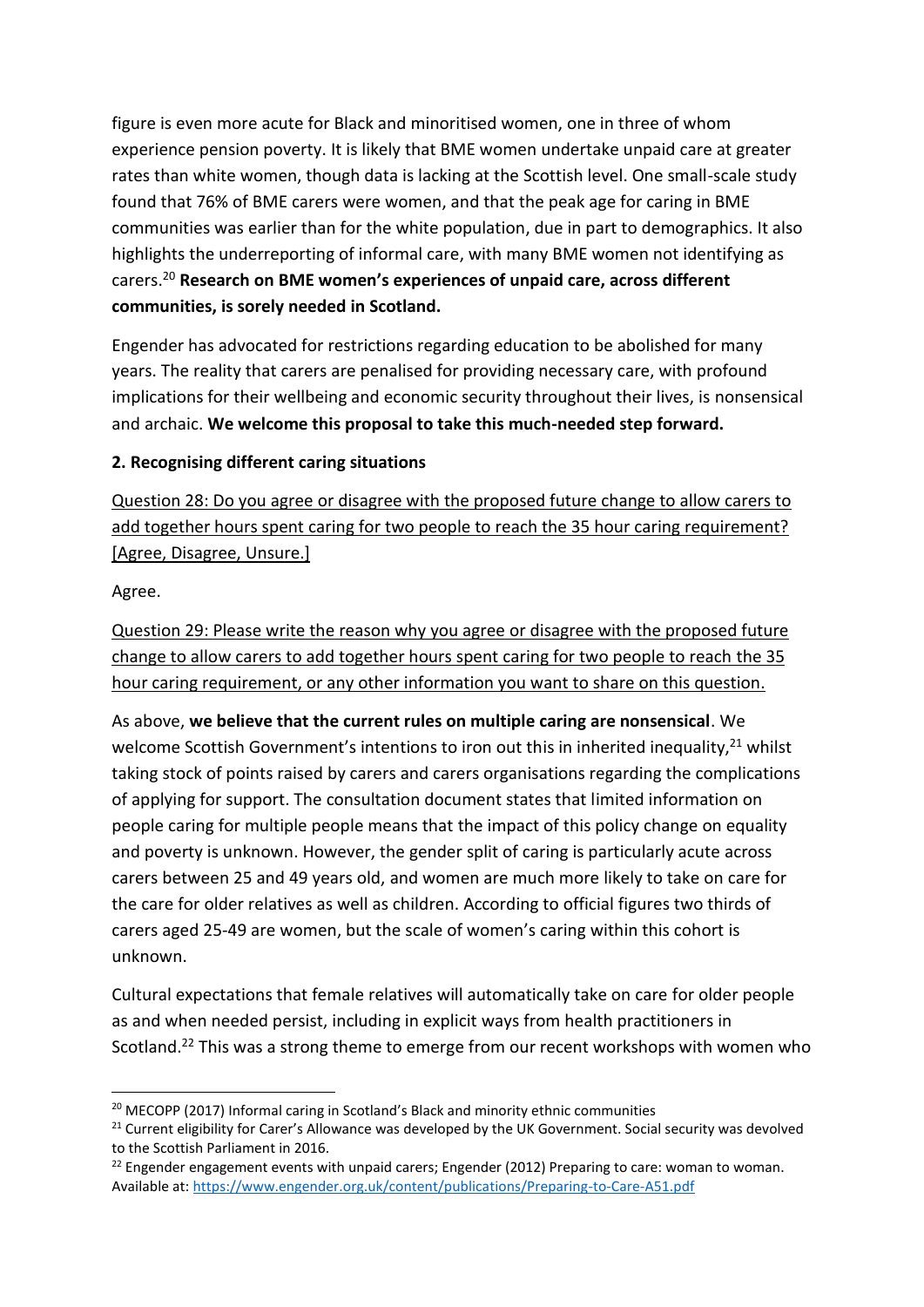provide unpaid care in Scotland. There was overwhelming agreement from participants that gendered assumptions around caring being a 'woman's job' was the key factor in why they became unpaid carers. These assumptions came from healthcare professionals, family members, employers and from participants themselves, and carried a lot of power. Participants reported similar experiences of assumption regardless of whether the cared-for person was a child, elderly relative or neighbour.

"There's a natural assumption that the female parent will assume the role."

"I do have my brother around, but there was never even a question of him caring for them, (…) the daughter will do it, even though I'm the youngest and I'm a single parent, it'll be me."

"It also has to do with pay. Because in a family group, men are likely to earn more than you. So it's easier for a woman to give up (work)"

"Can your missus not do it?" (participant sharing a reaction from her partner's employer with regard to his new caring role)

**Quotes from Engender engagement with women who provide unpaid care**

## **We believe that proposals to extend support for carers with multiple caring responsibilities will have a positive impact on gendered inequalities related to unpaid care.**

We note the challenges set out regarding shared care and support further consideration of options in the future. As above, we lack data on the demographics of care for older people, which continues to automatically fall to women in the family in many cases. The consultation document anticipates that those affected by shared care will largely affect couples and notes potential implications for groups such as lone parents. A gender analysis of these dynamics will be needed going forward, including with regards to the fact that over 90% of lone parent households are headed by women. We suggest that research into understanding these demographics and dynamics, as well as the nature of shared care is undertaken by Scottish Government as part of future work on this.

### **3. More stable support where life events have affected the cared for person**

Question 30: Do you agree or disagree with the proposed future change to continue to pay Scottish Carer's Assistance for 12 weeks (rather than 8 weeks) after the death of a cared for person? [Agree, Disagree, Unsure.]

Agree.

Question 31: Please write the reason why you agree or disagree with the proposed future change to continue to pay Scottish Carer's Assistance for 12 weeks (rather than 8 weeks)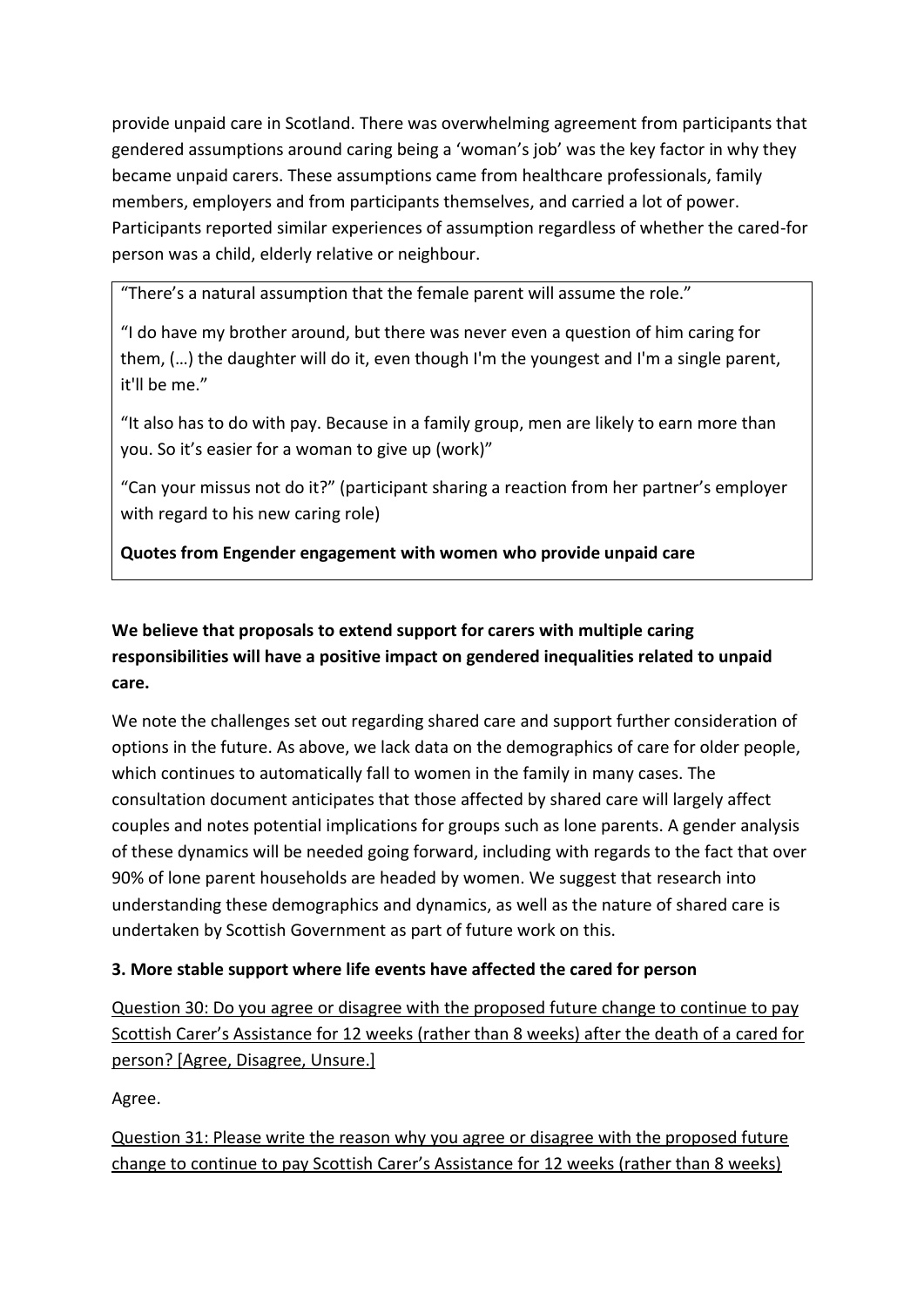after the death of a cared for person, or any other information you want to share on this question.

This is a more realistic and compassionate approach, reflecting financial, practical, and emotional realities for carers in extremely difficult circumstances.

Question 32: Do you agree or disagree with the proposed future change to continue to pay Scottish Carer's Assistance for 12 weeks when a cared for person goes into hospital or residential care? [Agree, Disagree, Unsure.]

Agree.

Question 33: Please write the reason why you agree or disagree with the proposed future change to continue to pay Scottish Carer's Assistance for 12 weeks when a cared for person goes into hospital or residential care, or any other information you want to share on this question.

This is a more realistic and compassionate approach, reflecting financial, practical, and emotional realities for carers in extremely difficult circumstances.

"I get fear every time a brown letter comes through the letterbox…is this going to be a reassessment? Am I going to lose everything?"

**Quote from Engender engagement with women who provide unpaid care**

### **4. Access to paid work**

Questions 34: Do you agree or disagree with the proposed future change to increase the earnings limit for Scottish Carer's Assistance? [Agree, Disagree, Unsure.]

Engender agrees that the earnings limit for accessing support should be increased.

Question 35: Please write the reason why you agree or disagree with the proposed future change to increase the earnings limit for Scottish Carer's Assistance, or any other information you want to share on this question.

In principle we are supportive of policy change that aims to increase income for more carers. This is in line with our core concern that carers and the care economy are grotesquely undervalued and recognised. Set against the overall gender demographics of unpaid care, women's disproportionate provision of unpaid care is even more acute for working-age women between 25 and 49 years old. Women are twice as likely as men to give up paid work in order to care, and women aged 44-54 are more than twice as likely to have reduced working hours as a result of caring responsibilities. <sup>23</sup> Women are also

 $^{23}$  Employers for Carers and Carers UK (2015) Caring and isolation in the workplace. Available at: https://www.carersuk.org/for-professionals/policy/policy-library/caring-and-isolation-in-the-workplace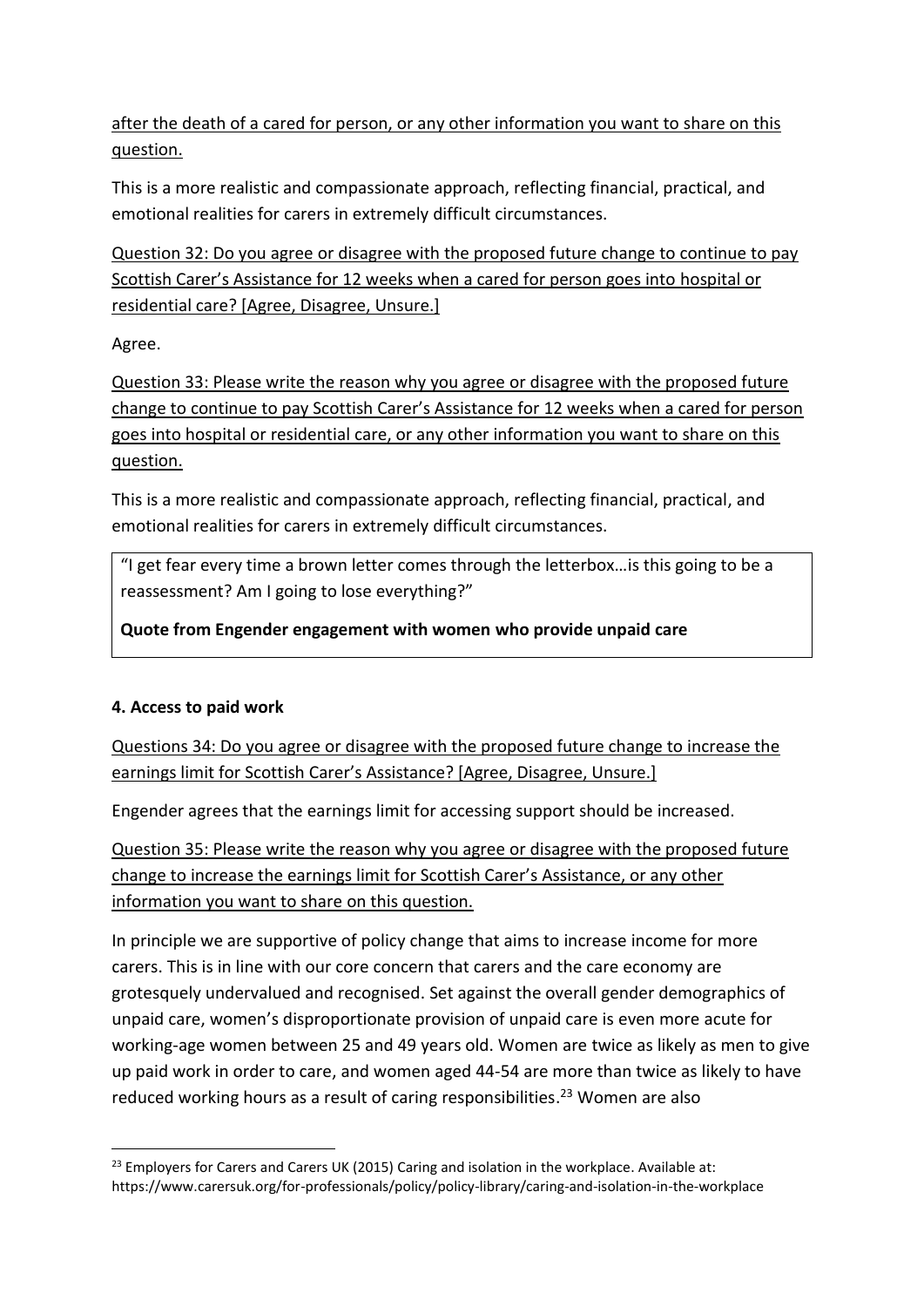disproportionately more likely to be in paid employment than men, often juggling low-paid and part-time 'mini-jobs' that fit around caring roles. It is widely recognised that women's unpaid caring roles are a driver of the gender pay gap. **A threshold that actively prevents women from accessing better paid opportunities and career progression with resounding impacts throughout their lives is a penalty on carers.** 

Linda is 68 and cares for her 44-year-old daughter who has had mental health problems since she was 16. Over her life, Linda has had to balance working with her caring role. As her daughter gets very anxious when she's alone, Linda has had to make sure that always worked close to home and that her employers were flexible, which limited her earning potential. She is retired now but struggling to make ends meet. She is not entitled to Carers Allowance as she is receiving a state pension.

### **Case study provided by the National Carers Organisations<sup>24</sup>**

Many participants at our engagement sessions for this consultation discussed experiences of navigating the so-called 'cliff-edge' when it comes to earnings, and the time and energy they expend on ensuring a balance which will not jeopardise their current claim while still enabling them to provide financially for their families and manage their caring roles. As a result there were several participants for whom giving up work was the most viable option.

"On my old wage, I could only be working 9 hours a week. And there's no job that will take at my level that would take me on for that"

"(…) it should be based on the amount of hours you care for, not on the profession of the carer."

"I would love to go back to do some kind of work. I had to give up my job…I loved my job."

"There's a need to recognise that for some people if they have a supportive employer, work can function as respite."

**Quotes from Engender engagement with women who provide unpaid care**

We believe that increasing the threshold at the level proposed is a welcome start. However, an earnings limit of  $£158$  per week – based as it is against the living wage – remains restrictive and will continue to penalise some carers, placing constraints on their choices, opportunities and future prospects.

<sup>&</sup>lt;sup>24</sup> Case study from Engender (2016) Securing women's futures: Using Scotland's new social security powers to close the gender equality gap. Available at: [https://www.engender.org.uk/content/publications/Securing-](https://www.engender.org.uk/content/publications/Securing-Womens-Futures---using-Scotlands-new-social-security-powers-to-close-the-gender-equality-gap.pdf)[Womens-Futures---using-Scotlands-new-social-security-powers-to-close-the-gender-equality-gap.pdf](https://www.engender.org.uk/content/publications/Securing-Womens-Futures---using-Scotlands-new-social-security-powers-to-close-the-gender-equality-gap.pdf)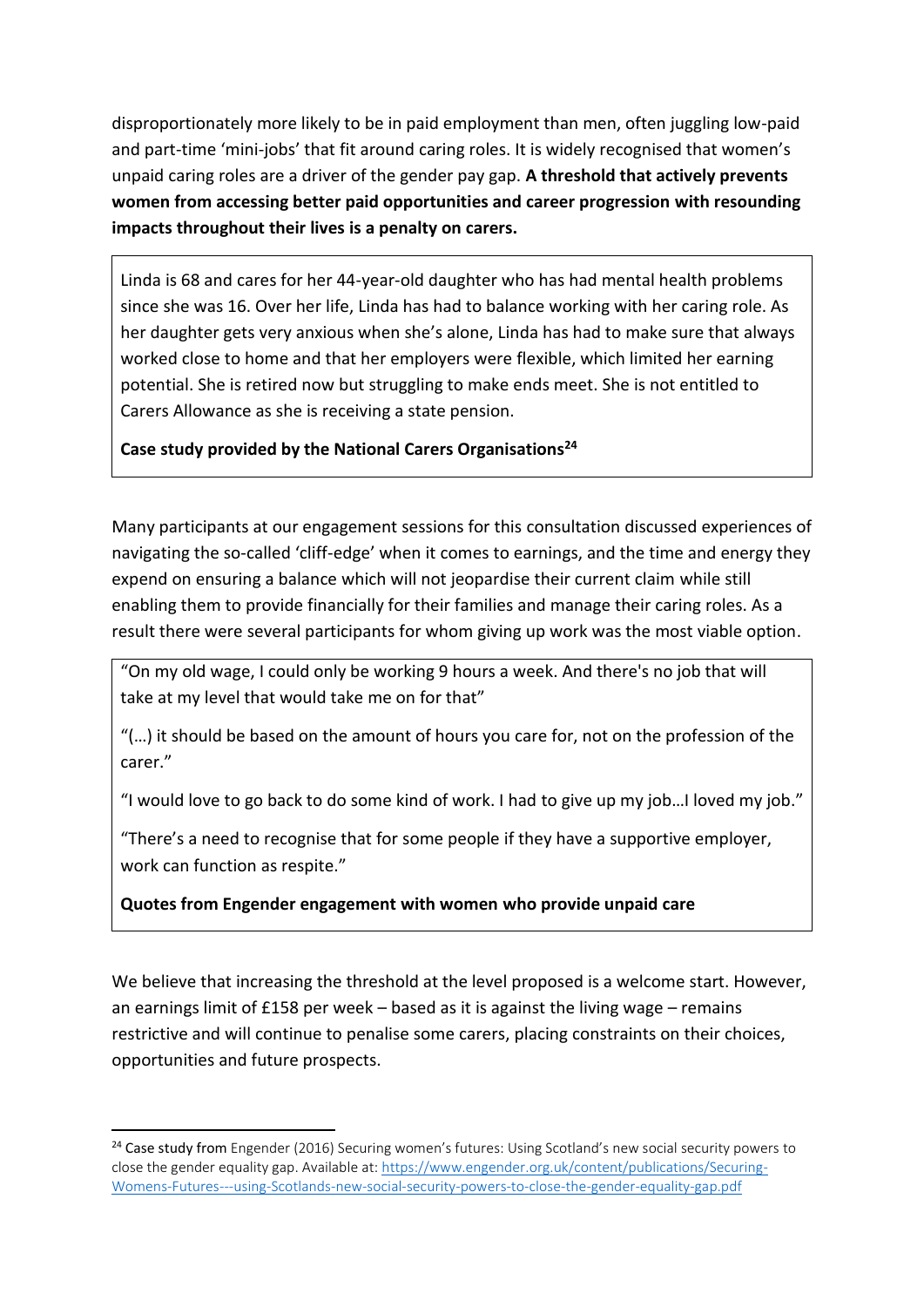Over the longer-term, we advocate for universal access to Scottish Carer's Assistance, as was the case with Child Benefit until 2013. **Radical approaches to tackle the undervaluation of care are urgently needed, and there are clear opportunities for this new entitlement to contribute to this.** 

Question 36: Do you agree or disagree that the earnings threshold should be set at a level which would allow carers to work 16 hours a week alongside their caring role? [Agree, Disagree, Unsure.]

Unsure.

Question 37: Please write the reason why you agree or disagree that the earnings threshold should be set at a level which would allow carers to work 16 hours a week alongside their caring role, or any other information you want to share on this question.

We have not had the opportunity to fully analyse this approach from a gender perspective, and urge Scottish Government to **ensure robust and intersectional equality impact assessment is taken throughout further development of this policy proposal**. We are unclear on precisely what is being proposed, but would not support an approach that limits options for carers by prescribing a cap on the number of hours a carer could work. **Maximum flexibility across Scottish Carer's Assistance, in line with the principle to advance equality and non-discrimination, should be pursued.** 

Question 38: Do you agree or disagree with the proposal to look at a 'run on' after a carer earns over the earnings limit in future? [Agree, Disagree, Unsure.]

Unsure.

Question 39: Please write the reason why you agree or disagree with the proposal to look at a 'run on' after a carer earns over the earnings limit in future, or any other information you want to share on this question.

As above, we have not had the opportunity to fully analyse this proposal from a gender perspective. Scottish Government must ensure that rigorous and intersectional equalities analysis is applied to every aspect of these proposals, as per its obligations under the public sector equality duty.

### **5. Recognition or support for a wider group of carers**

Question 40: Do you agree or disagree that a payment for long term carers should be considered further? [Agree, Disagree, Unsure.]

Agree.

Question 41: Please write the reason why you agree or disagree that a payment for long term carers should be considered further, or any other information you want to share on this question.14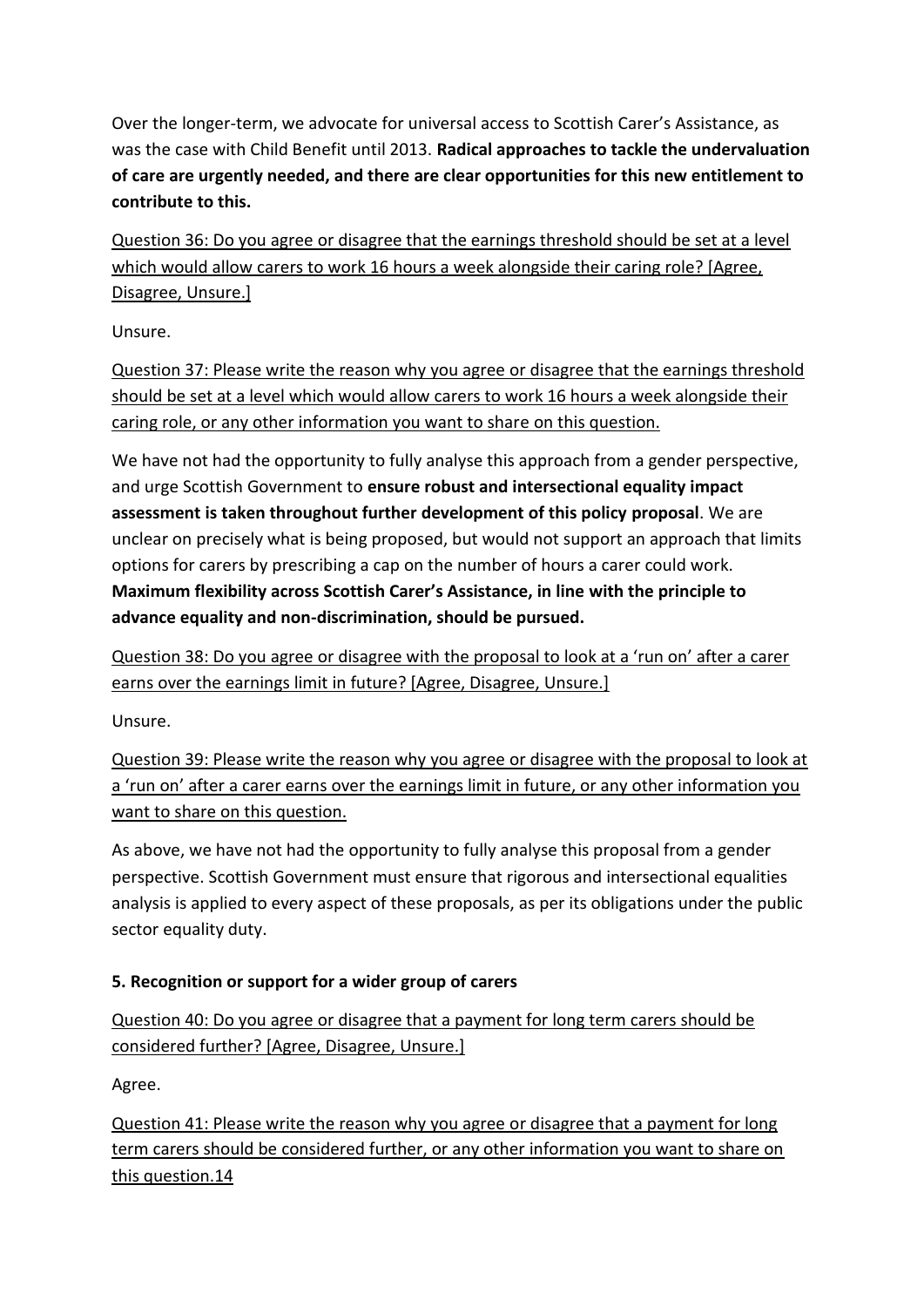We fully support the proposal to explore more expansive payments for unpaid care, including for long-term carers. **The long-term financial impacts of caring disproportionately affect women and have ramifications for women's equality more broadly**; on average women become carers earlier in their lives than men do, and routinely give up paid work in order to care.

### Question 42: If a payment for long term carers was considered, what should the payment look like and who should it be for?

We have no comments to make on the specifics of a new payment for long term carers at this point.

### Question 43: Please give us any other views you want to share about the proposals for future changes to Scottish Carer's Assistance.

Engender endorses calls from the National Carers Organisations and the Social Renewal Advisory Board to financially support carers providing upwards of 20 hours of care. Twenty hours represents between 0.5 and 0.6 FTE in paid employment and a hugely significant portion of a carer's week. Of course, those with caring roles do not 'clock off' from the job in the same way that many other workers are able to, many providing round the clock care and/or emotional engagement. However, **unpaid care is a form of labour, one which is often very intensive as well as often very rewarding, and Scottish Government must move beyond a rhetoric of appreciation if we are to see any shift in how we perceive and value care as a society.**

Engender is pleased to see the conversation on Minimum Income Guarantee that is happening in Scotland and to be represented on Scottish Government's MIG steering group. However, we are very far from seeing a form of basic income implemented in Scotland, and stalling on difficult conversations around unacceptably low social security entitlements cannot be justified in terms of early thinking on MIG. Women and others experiencing financial insecurity and anxiety around long-term access to resources as a result of caring cannot wait for this policy idea to (possibly) materialise. They are in need of well-earned support now.

Lastly, we reiterate our points about policy coherence and the need for Scottish Government departments to work together. Social security policy for carers must be consistent with Scottish Government's broader commitments to tackle gender inequality, including in terms of the mainstreaming imperatives articulated by the First Minister's National Advisory Council on Women and Girls (NACWG). Similarly, there should also be coherence with other policy and programme development that directly engages and impacts carers. For instance, emerging thinking and development of the National Care Service (NCS) should be in step with the driving aims and objectives of social security policy. Notably, however, the Scottish Government's consultation on the NCS – which ran to 137